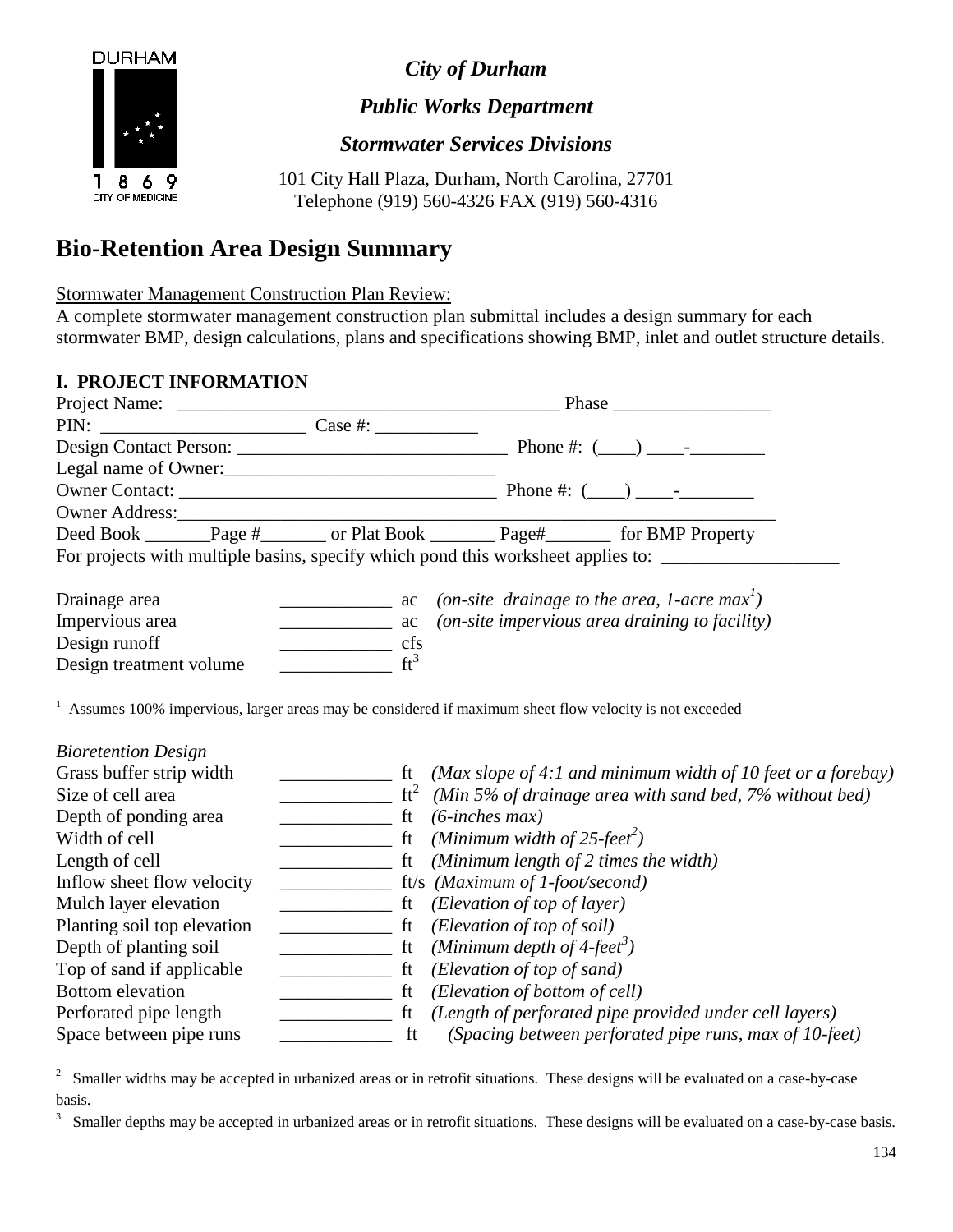Longitudinal slope \_\_\_\_\_\_\_\_\_\_\_\_ ft *(1% minimum longitudinal slope)* in (Pipe diameter of perforated pipe, min of 6-inches) **Emergency Spillway Information**

| Emergency outlet elev. |       | (invert of emergency overflow weir) |               |
|------------------------|-------|-------------------------------------|---------------|
| Emergency spillway     | width | side slopes $\qquad$ :1             | $\%$<br>slope |

## **II. REQUIRED ITEMS CHECKLIST**

The following checklist outlines design requirements. Initial in the space provided to indicate the following design requirements have been met and supporting documentation is attached.

## **Applicant's initials**

| a.Runoff from landscaped areas and other non-impervious areas has been directed away from            |
|------------------------------------------------------------------------------------------------------|
| the bioretention area to the maximum extent practical.                                               |
| b. Drainage area for bioretention area is less than 1-acre.                                          |
| c.Plan specifies how all slopes draining to the bioretention area will be stabilized, note that the  |
| slopes must be stabilized before installation of the under drain system.                             |
| d. Construction sequencing shall be considered and a note added to the plan that states: "All        |
| sediment and erosion control practices shall be in place and the slopes draining to the              |
| bioretention area shall be stabilized before construction of the bioretention area begins."          |
| e. No side slopes draining to bioretention area greater than 3:1, promote sheet flow through the     |
| grass filter strip.                                                                                  |
| f. Riprap outlet protection, if provided, reduces flow to non-erosive velocities (provide            |
| calculations).                                                                                       |
| g. A recorded drainage easement is provided for each cell including access to the nearest right-     |
| of-way and is graded per Section 8.3, Stormwater Control Facilities (BMPs).                          |
| h. A plan view of the bioretention area with grading shown is provided.                              |
| i. A profile through the bioretention area and emergency spillway is provided.                       |
| j. Geotextile fabric is placed at the bottom of the excavated cell to prevent soil from getting into |
| the underdrain system.                                                                               |
| k. The underdrain system is wrapped in a gravel jacket and a geotextile fabric is placed             |
| between the bottom of the sand bed or planting soil and the top of the gravel jacket.                |
| l. The pipe for the underdrain system shall be perforated Schedule 40 PVC.                           |
| m. The underdrain system shall connect to the outflow system at a point at least 1 foot inside       |
| the bioretention cell wall.                                                                          |
| n. A non-perforated piping system is connected to the underdrain piping and extends to the           |
| surface of the planting soil for cleanouts.                                                          |
| o. Cleanouts are to be provided at the beginning of each pipe run and at all intersections.          |
| p. A planting soil mixture specification and a soil characteristics table are provided. Maximum      |
| clay content in the soil mixture is 8.00%.                                                           |
| q. The hydraulic conductivity for the planting mixture is to be 1-inch to 2-inches per hour.         |
| r. Mulch layer specification is provided; mulch is to be a 4-inch layer of coarse hardwood mulch     |
| with re-application rate specified.                                                                  |
| s. Soil with a P index of less than or equal to 25 specified on plan.                                |
| t. A bioretention area landscape plan is provided including the transport of plant material,         |
| preparation of the planting pit, fertilization, installation of the plant material, type and number  |
| of plantings (note that there shall be a minimum of three species of trees and three species of      |